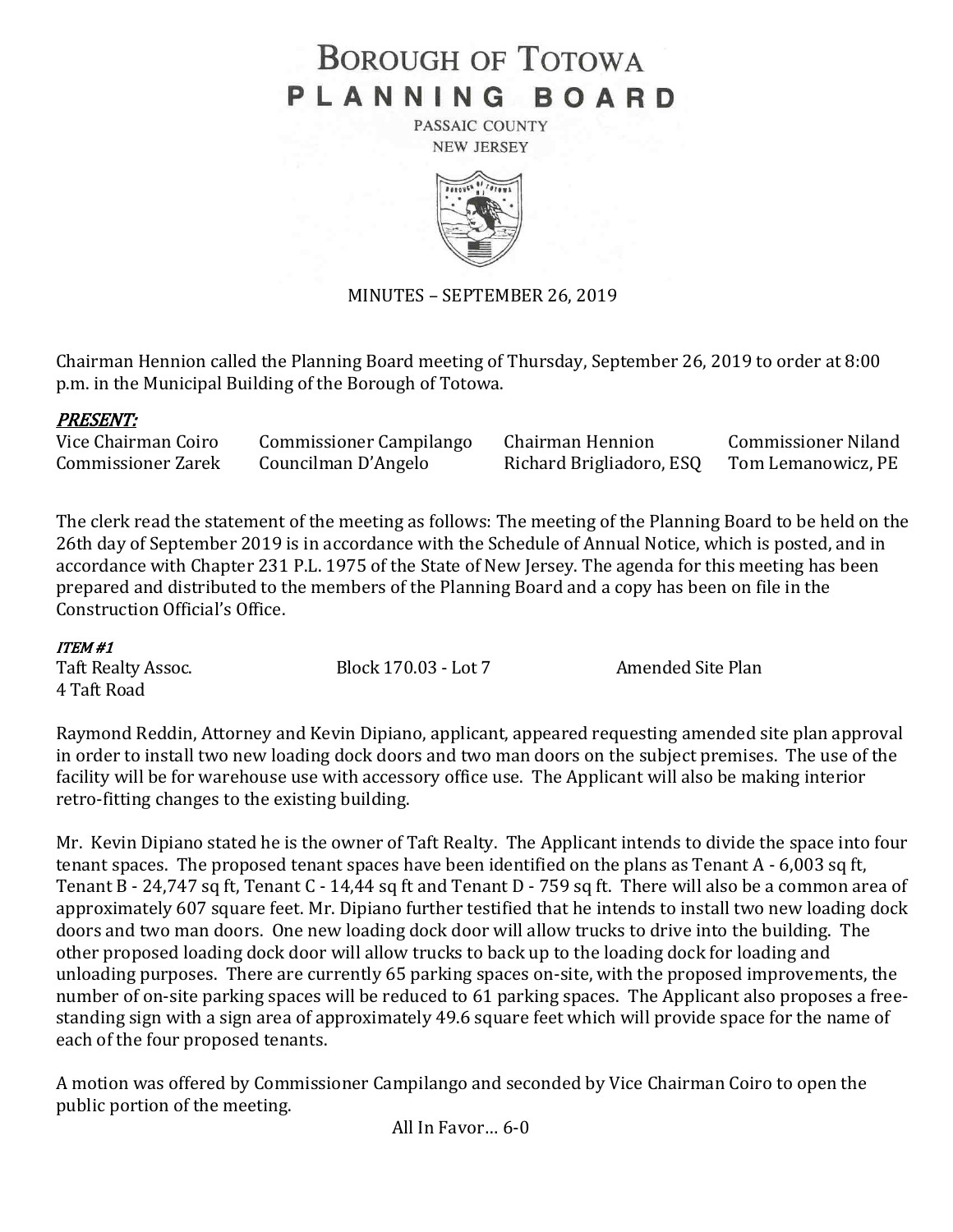Mr. Greg Kelman, 6 Golf Ave., Maywood, New Jersey - commenced asking questions which were related to a lawsuit involving the Applicant and this property. The Board found that the questions were not relevant to the nature of the application pending before it. Mr. Kelman then had no further questions.

PLANNING BOARD MEETING SEPTEMBER 26, 2019 MINUTES CONTINUED PAGE 2

A motion was offered by Commissioner Campilango and seconded by Vice Chairman Coiro to close the public portion of the meeting.

All In Favor… 6-0

A motion was offered by Commissioner Campilango and seconded by Commissioner Niland to approve the amended site plan as presented. This approval is subject to and contingent upon the following conditions and will be memorialized in a Resolution at a future date:

- 1. The construction of internal partitions, exits, entrances and fire safety devices are subject to and require the approval of the fire sub-code official, the fire inspector and the building inspector.
- 2. The applicant will supply the Chief of Police with an emergency contact list and will also obtain the approval of the Police Chief in regards to all alarms and security devices.
- 3. There will be no outside storage of equipment or materials on the premises.
- 4. The applicant will comply with the Totowa Sign Ordinance. The applicant intends to install a freestanding sign not to exceed 49.6 sq ft of sign area in order to accommodate the names of each tenant to occupy the building.

Six agreed to a roll call vote… 6-0

| ITEM #2          |                  |                    |
|------------------|------------------|--------------------|
| Scalp & Brows NJ | Block 30 - Lot 9 | Minor Site Plan    |
| 290 Union Blvd   |                  | Certificate of Use |

Nataly Castillo appeared requesting the approval for occupancy of approximately 650 sq. ft. operate a business that provides micropigmentation services for scalp and eyebrows. This process is also known as micro-blading or permanent makeup. Ms. Castillo also stated that she has received certification from the American Academy of Micropigmentation.

Chairman Hennion read a letter of intent into the record. The anticipated hours of operation are Monday through Saturday from 10:00 a.m. to 7:00 p.m. The only employees will be Ms. Castillo and her husband. Ms. Castillo also submitted as part of the application package various certificates that she has obtained in regard to courses she has completed including, but not limited to, a certificate of completion issued by the Allure Micro-blading Academy (AMA) which certifies that she has received 100 hours of micro-blading and shading training.

Ms. Castillo represented that the procedures are cosmetic in nature, non-surgical using sterile and disposable equipment along with special techniques. She stated that the disposal of used needles would be in accordance with all applicable laws regarding their disposal. In regard to signage, the Applicant will place the name of her business on the entry door to her business suite.

A motion was offered by Commissioner Campilango and seconded by Commissioner Zarek to approve the minor site plan as presented. This approval is subject to and contingent upon the following conditions and will be memorialized in a Resolution at a future date:

- 1. The construction of internal partitions, exits, entrances and fire safety devices are subject to and require the approval of the fire sub-code official, the fire inspector and the building inspector. The applicant will supply the Chief of Police with an emergency contact list and will also obtain the approval of the Police Chief in regards to all alarms and security devices.
- 2. There will be no outside storage of equipment or materials except that which has been identified.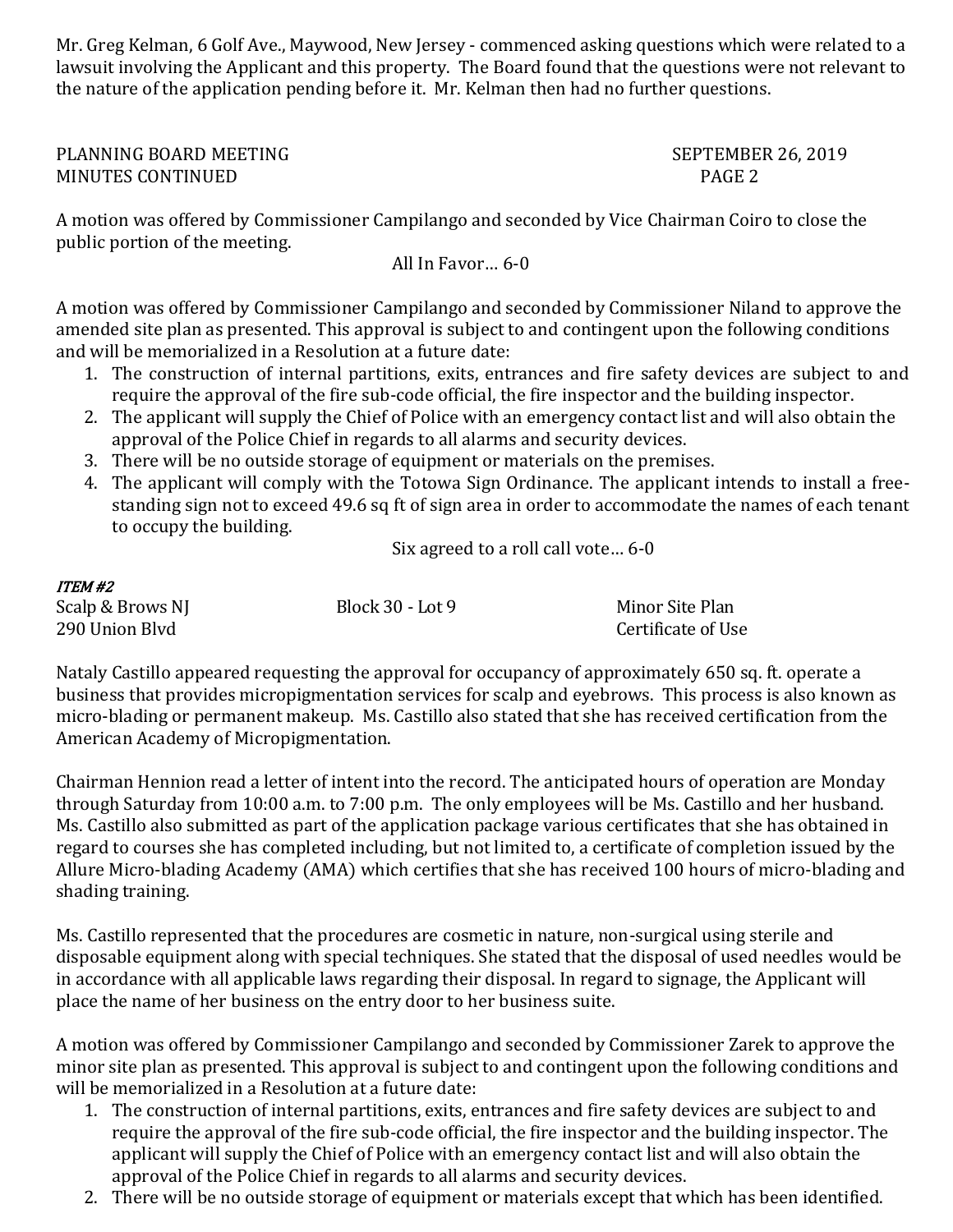3. The applicant will comply with the Totowa Sign Ordinance and intends to install a sign on the entrance door to the Tenant's space to reflect the name of the new business. Six agreed to a roll call vote… 6-0

### PLANNING BOARD MEETING SEPTEMBER 26, 2019 MINUTES CONTINUED **PAGE 3**

| ITEM #3        |  |
|----------------|--|
| Envy On Union  |  |
| 155 Hnion Blvd |  |

Block 38 - Lot 18 Minor Site Plan

Certificate of Use.

Jennifer Rae Kordja appeared requesting approval of a 1,450 sq. on the first floor for a full service hair salon. There will be no nail care for patrons.

Chairman Hennion read a letter of intent into the record. The anticipated hours of operation are Monday through Saturday from 9:00 a.m. to 7:00 p.m. and on Sunday from 9:00 a.m. to 3:00 p.m.

Ms Jennifer Rae Kordja testified as to the nature of the business. The applicant anticipates commencing this business venture with four employees. She further anticipates that she may reach a total of 12 employees. She also indicated that there are ten usable parking spaces in the rear parking area, where the employees will park. In addition, she represented that her landlord also owns a parking lot across the street and that she would have the use of any available parking spaces on that lot.

With respect to signage, the Applicant intends to install a black awning with the address on the awning in white letters. The Applicant will install signage in conformance with the Ordinance requirements or the Applicant will need to return to the Planning Board to obtain relief if the proposed signage does not conform to the Ordinance requirements.

The Applicant was also advised that if the Applicant seeks to install any signage in the windows shall not exceed 20% of the glass area of the window.

A motion was offered by Commissioner Campilango and seconded by Commissioner Zarek to approve the minor site plan as presented. This approval is subject to and contingent upon the following conditions and will be memorialized in a Resolution at a future date:

- 1. The construction of internal partitions, exits, entrances and fire safety devices are subject to and require the approval of the fire sub-code official, the fire inspector and the building inspector.
- 2. The applicant will supply the Chief of Police with an emergency contact list and will also obtain the approval of the Police Chief in regards to all alarms and security devices.
- 3. There will be no outside storage of equipment or materials.
- 4. The business and employees will obtain and maintain all appropriate certifications and/or licenses.
- 5. The Applicant will comply with the sign ordinances of the Borough of Totowa. Signage in the windows shall not exceed 20% of the glass area of the window.

Six agreed to a roll call vote… 6-0

# ITEM #4

195 Route 46 West

My Salon Suite Block 174 - Lot 12 Minor Site Plan

Mario Pastilha appeared requesting the approval for occupancy to operate a national franchise consisting of turnkey salon suite studios and related services featuring upscale modern decor where professionals can provide health and beauty services to their own respective clients. The primary market for the leasing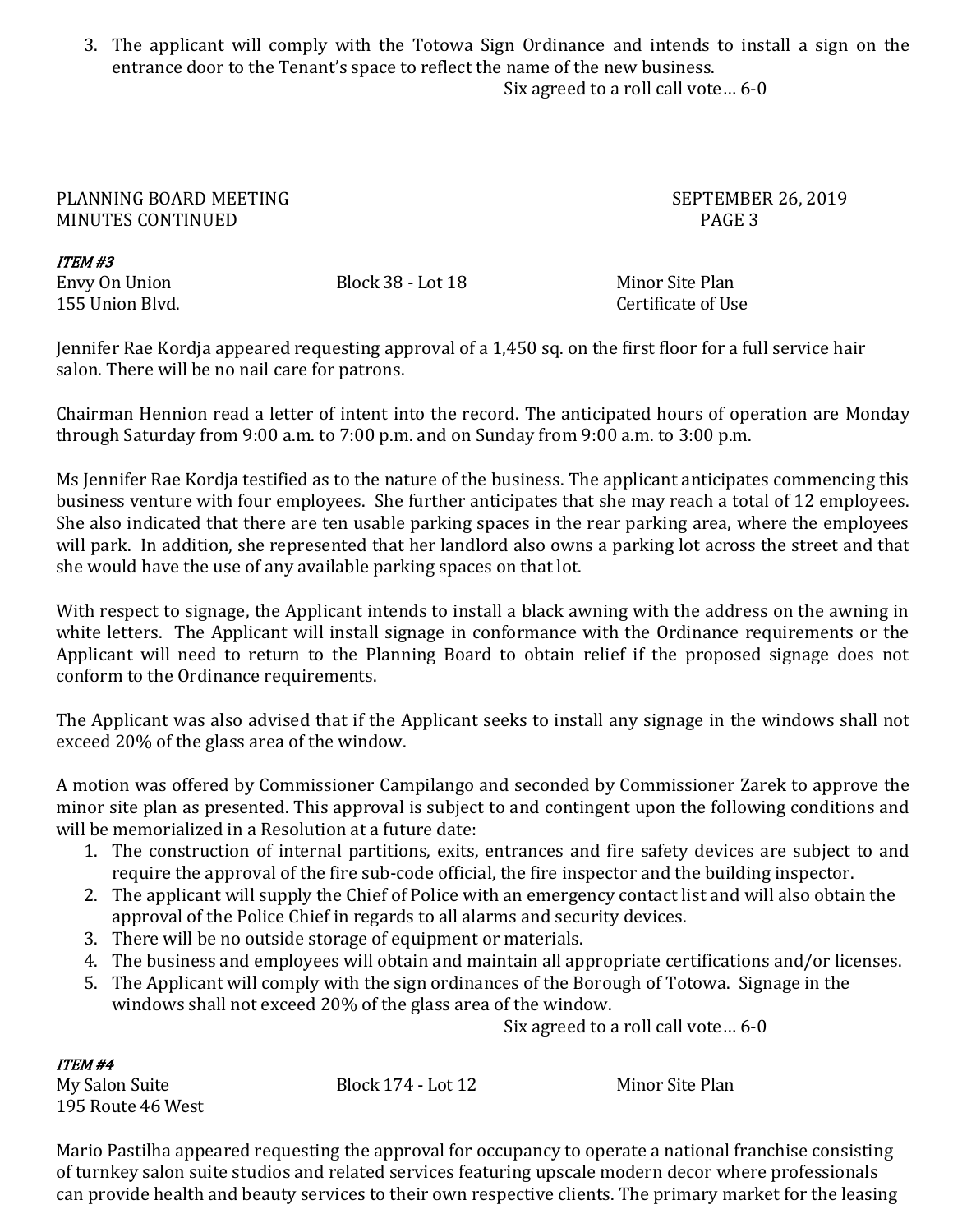and management of turnkey salon space is comprised of hair stylists, estheticians, nail technicians and other salon professionals.

Chairman Hennion read a letter of intent into the record. The anticipated hours of operation will be 8:00 a.m. to 8:00 p.m. Monday through Friday and 8:30 a.m. to 8:30 p.m. on Saturday. The business will be closed to the public on Sunday. There are also a total of 521 parking spaces in the existing parking lot which shall be shared in common with other tenants of the shopping center.

### PLANNING BOARD MEETING SEPTEMBER 26, 2019 MINUTES CONTINUED **PAGE 4**

Mr. Pastilha testified that My Salon Suite has approximately 150 locations nationwide. He further stated that they are regulated by the New Jersey State Board of Cosmetology and hairstyling. Mr. Pastilha testified that there will be approximately 30 cubicles. Each cubicle will be equipped with a sink and cabinetry. One person will occupy each cubicle. Each salon professional that subleases an individual suite is solely responsible for collecting its own revenue and scheduling its own appointments.

With respect to signage, the Applicant will replace a building facade sign with a new sign to reflect the name of the new business. In addition, there is an existing free-standing pylon sign and the Applicant will place a sign in the space provided to reflect the name of the new business.

A motion was offered by Commissioner Campilango and seconded by Commissioner Zarek to approve the minor site plan as presented. This approval is subject to and contingent upon the following conditions and will be memorialized in a Resolution at a future date:

- 1. The construction of internal partitions, exits, entrances and fire safety devices are subject to and require the approval of the fire sub-code official, the fire inspector and the building inspector.
- 2. The applicant will supply the Chief of Police with an emergency contact list and will also obtain the approval of the Police Chief in regards to all alarms and security devices.
- 3. The Applicant will comply with the sign ordinances of the Borough of Totowa. The Applicant is permitted to install a building façade sign no larger than the previous building facade sign to reflect the name of the new business. The Applicant is permitted to install signage in the space provided on the existing free-standing pylon sign to reflect the name of the new business.
- 4. There will be no outside storage of equipment or materials.
- 5. The business and employees will obtain and maintain all appropriate licenses including, but not limited to, the New Jersey State Board of Cosmetology and Hairstyling.

Six agreed to a roll call vote… 6-0

# MINUTES:

A motion was offered by Commissioner Campilango and seconded by Commissioner Niland to approve the Planning Board Meeting minutes of September 12, 2019 as presented.

Five agreed to a roll call vote… 5-0 Councilman D'Angelo abstained

# RESOLUTIONS:

A motion was offered by Commissioner Campilango and seconded by Commissioner Niland to approve the resolution for Meadows Lash & Brow Academy – Blk. 38 – Lot 1 as presented.

Five agreed on a roll call vote……….5-0

A motion was offered by Commissioner Campilango and seconded by Commissioner Niland to approve the resolution for Spirit Halloween – Blk. 177 – Lot 2.01 as presented.

Five agreed on a roll call vote……….5-0

A motion was offered by Commissioner Campilango and seconded by Commissioner Niland to approve the resolution for Elle's Dream Salon – Blk. 103 – Lot 14 as presented.